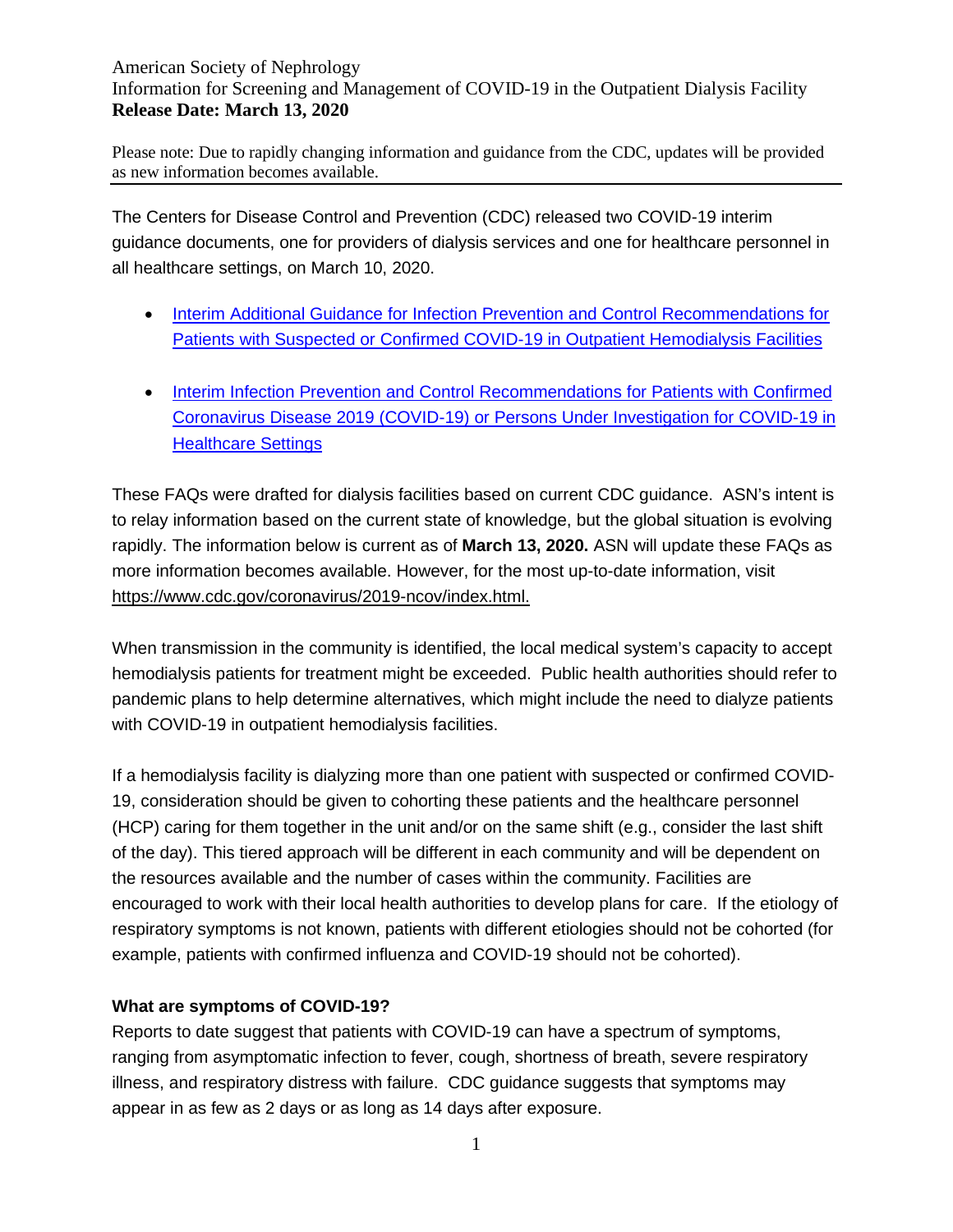Please note: Due to rapidly changing information and guidance from the CDC, updates will be provided as new information becomes available.

#### **How is COVID-19 treated?**

Currently, treatment is supportive. Potential antiviral candidates are undergoing testing and vaccine candidates are under development. However, it is unknown when these will be available.

# **How is COVID-19 diagnosed?**

Testing includes samples from the upper respiratory tract (i.e. nasopharyngeal and oropharyngeal swab) and lower respiratory tract (i.e., sputum). At this point in time, diagnostics are available at the CDC and some local health departments. Shared decision-making between health departments and clinicians should occur when testing is considered. The "Person Under Investigation" (PUI) definition can be used to help inform testing decisions but reliance on the PUI definition should never impede or override clinical judgment. The PUI definition can change over time as more is learned; consult the CDC website for the current definition. <https://www.cdc.gov/coronavirus/2019-nCoV/hcp/clinical-criteria.html>

Dialysis patients who require testing generally will need to be referred to a facility with an airborne isolation room or examination room with a door closed. Samples should be taken by a healthcare provider wearing appropriate PPE (gown, gloves, eye protection, and a fit-tested N-95 mask or higher-level respirator). Notify and discuss with the health department prior to referral to determine appropriate disposition. In addition, notify the receiving facility before referring a patient who meets PUI criteria.

# **How is PUI defined?**

As of March 4, 2020, CDC instructs clinicians to use their judgment to determine if a patient has signs and symptoms compatible with COVID-19 and whether the patient should be tested. Decisions on which patients receive testing should be based on the local epidemiology of COVID-19, as well as the clinical course of illness. Most patients with confirmed COVID-19 have developed fever and/or symptoms of acute respiratory illness (e.g., cough, difficulty breathing). Clinicians are strongly encouraged to test for other causes of respiratory illness, including infections such as influenza.

Epidemiologic factors that may help guide decisions on whether to test include: any persons, including healthcare workers, who have had close contact with a laboratory-confirmed COVID-19 patient within 14 days of symptom onset, or a history of travel from affected geographic areas within 14 days of symptom onset.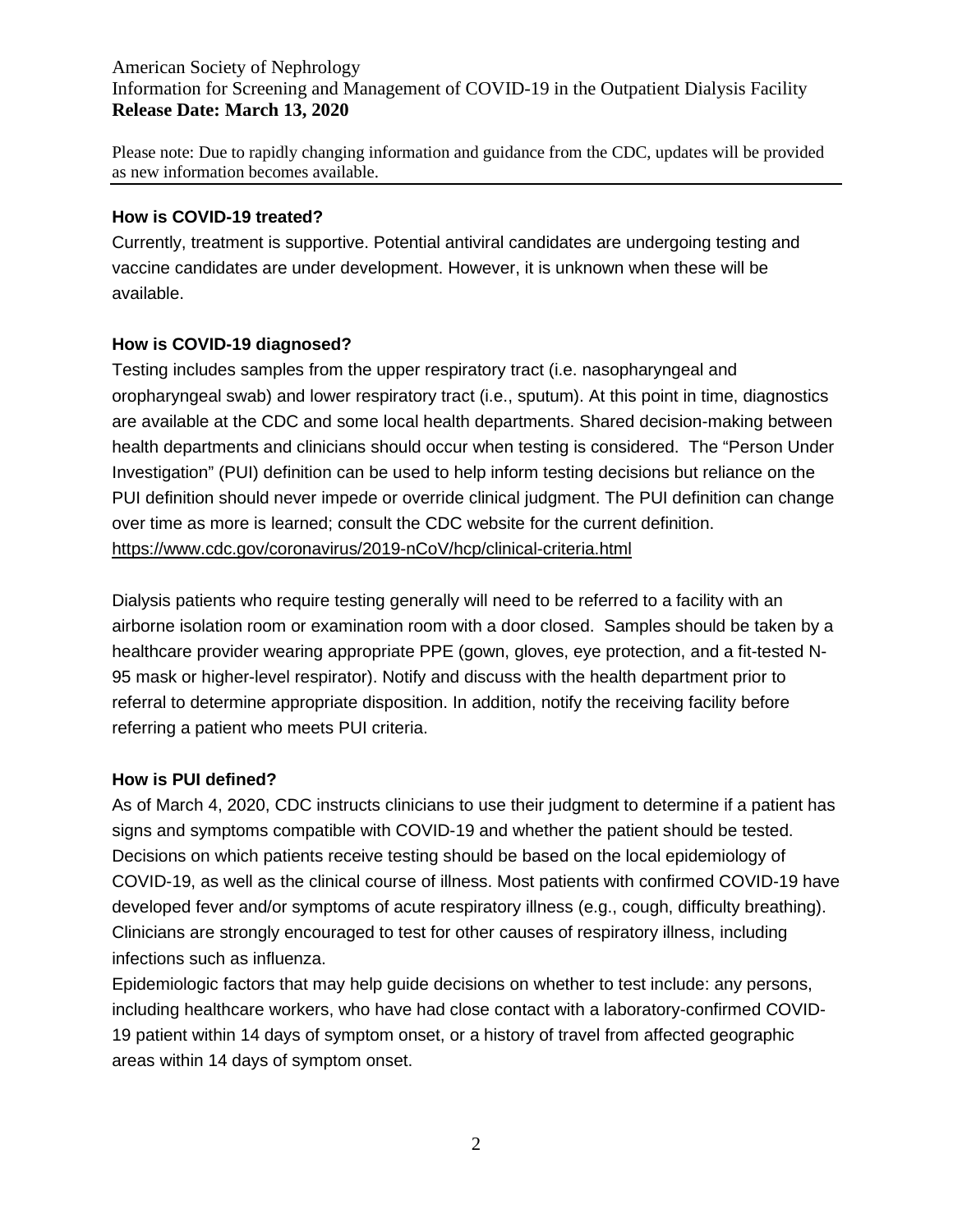Please note: Due to rapidly changing information and guidance from the CDC, updates will be provided as new information becomes available.

#### **Early Recognition of Individuals with Respiratory Infection**

- Facilities should implement measures to identify patients with signs and symptoms of respiratory infection (fever, cough) at or prior to arrival at the facility (i.e. before they enter the treatment area).
	- $\circ$  Instruct patients to call ahead to report fever or respiratory symptoms so the facility staff can be prepared for their arrival or triage them to a more appropriate setting (e.g. acute care hospital).
	- o Medically stable patients might opt to wait in a personal vehicle or outside the healthcare facility where they can be contacted by mobile phone when it is their turn to be evaluated.
	- o Patients should inform staff of fever or respiratory symptoms immediately upon arrival to the facility (e.g. when they check in at the registration desk).
	- o Patients with symptoms of a respiratory infection should put on a face mask at check-in and leave it on until they leave the facility.
	- o Ensure patients with symptoms of suspected COVID-19 are not allowed to wait among other patients seeking care. Identify a separate, well-ventilated space that allows waiting patients to be separated by 6 or more feet, with easy access to respiratory hygiene supplies.
	- o Patients with respiratory symptoms should be brought back to an appropriate treatment area as soon as possible in order to minimize time in waiting areas.
- Facilities should implement sick leave policies that are non-punitive, flexible and consistent with public health policies that allow ill HCP to stay home. HCP should be reminded to not report to work when they are ill.

#### **Patient Placement**

- Facilities should maintain at least 6 feet of separation between masked, symptomatic patients and other patients during dialysis treatment. Ideally, symptomatic patients would be dialyzed in a separate room (if available) with the door closed.
- Hepatitis B isolation rooms should only be used for patients with symptoms of respiratory infection if: 1) the patient is hepatitis B surface antigen positive or 2) the facility has no patients on the census with hepatitis B infection who would require treatment in the isolation room.
- If a separate room is not available, the masked patient should be treated at a corner or end-of-row station, away from the main flow of traffic (if available). The patient should be separated by at least 6 feet from the nearest patient (in all directions).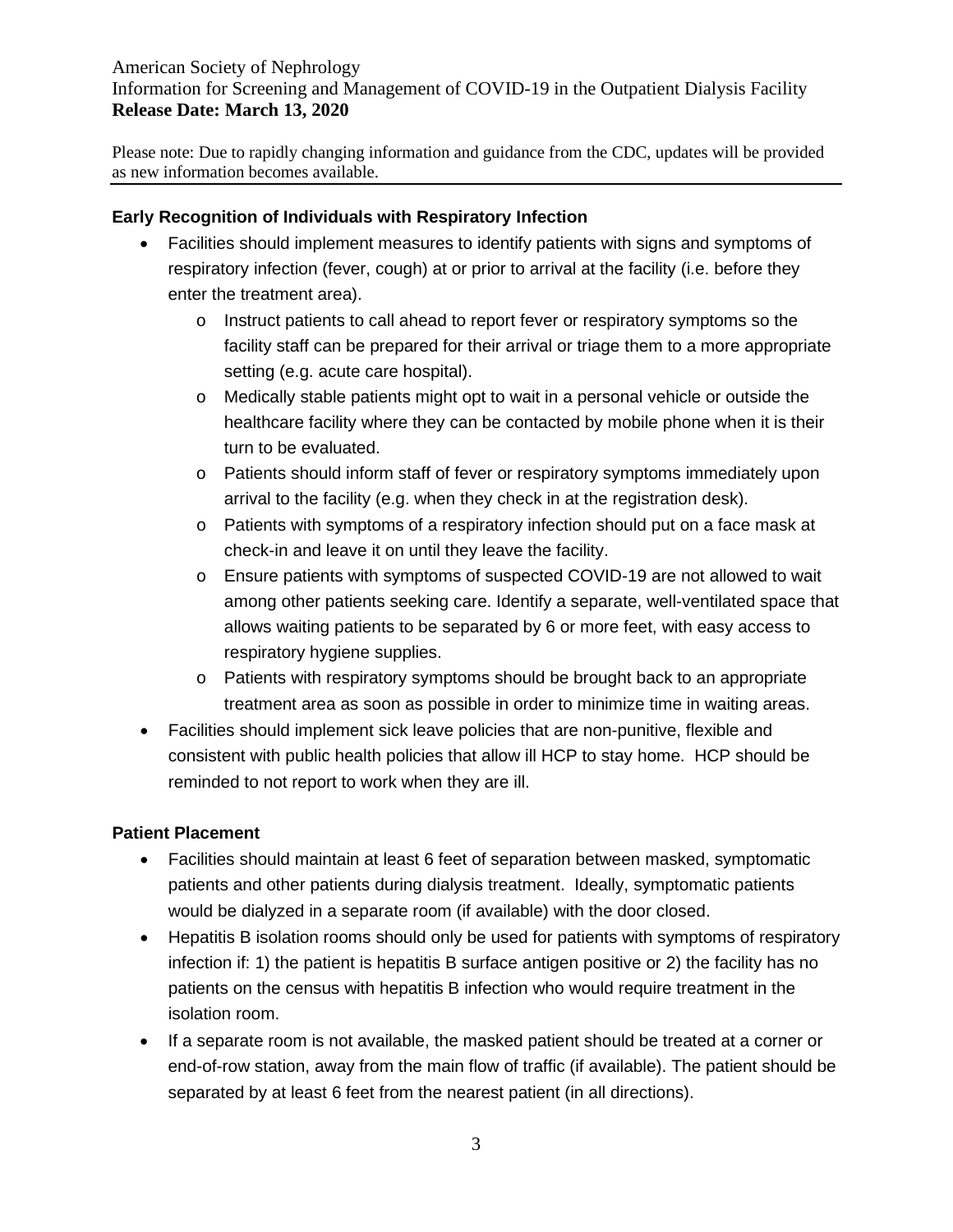Please note: Due to rapidly changing information and guidance from the CDC, updates will be provided as new information becomes available.

- Limit individuals entering the room to only necessary clinical staff; limit time in the room.
- Maintain a list of all healthcare personnel entering the room.
- Use dedicated or disposable non-critical patient-care equipment (e.g., blood pressure cuffs). If equipment must be used for more than one patient, clean and disinfect such equipment before use on another patient according to manufacturer's instructions.
- Contact your local health department for additional instructions.

# **Facility Preparation**

- Post signs at entrances and in the waiting area with instructions to patients with fever or symptoms of respiratory infection to alert facility staff so appropriate precautions can be implemented. A sample sign can be found [here.](https://www.asn-online.org/g/blast/files/Coronavirus%20poster%2002.28.2020%20R.pdf)
- Ask patients about their travel and exposure history.
- Facilities should provide patients and HCPs with instructions (in appropriate languages) about hand hygiene, respiratory hygiene, and cough etiquette.
	- o Instructions should include how to use facemasks or tissues to cover nose and mouth when coughing or sneezing, to dispose of tissues and contaminated items in waste receptacles, and how and when to perform hand hygiene.
- Facilities should have supplies positioned close to dialysis chairs and nursing stations to ensure adherence to hand and respiratory hygiene and cough etiquette. These supplies include tissues, no-touch receptacles for disposal of tissues, and hand hygiene supplies (e.g., alcohol-based hand sanitizer).
- Identify your chain of command at the dialysis facility. Who will be notified if a patient is suspected of meeting PUI criteria? Know the phone number for local health authorities who will help you decide if a patient meets PUI criteria.
- Assess available supplies of personal protective equipment, including surgical masks and eye protection. Eye protection can include a surgical mask with an eye shield or goggles. Remember that eye protection should be worn as a part of standard precautions whenever there is a risk of splashing or sprays of body fluid and should be readily available in the dialysis facility.
- Identify a room in the facility that could be used to isolate a PUI patient for further assessment and while awaiting transfer.
- Review plan with all staff in the facility.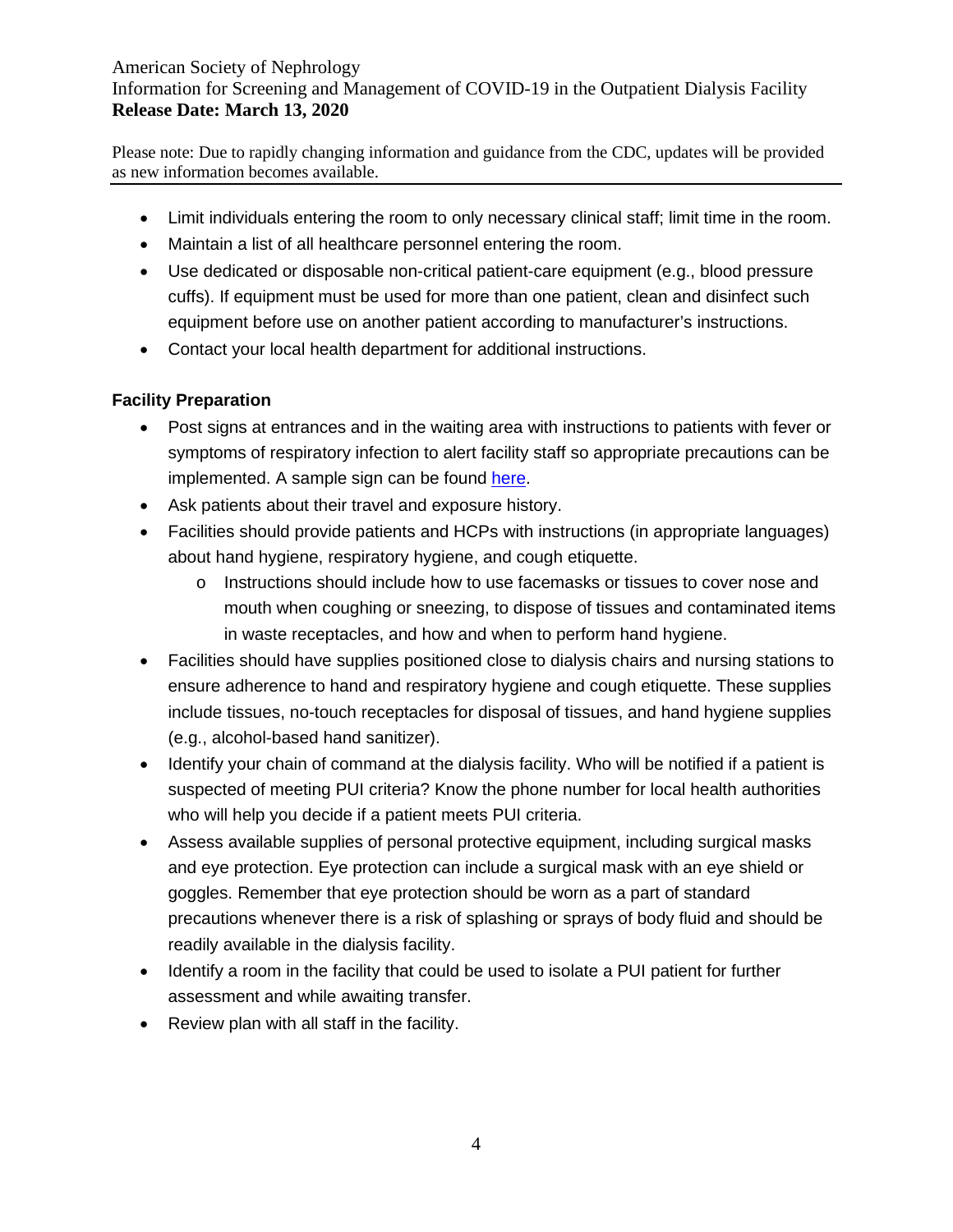Please note: Due to rapidly changing information and guidance from the CDC, updates will be provided as new information becomes available.

## **Personal Protective Equipment**

In general, HCP caring for patients with undiagnosed respiratory infections should follow Standard, Contact, and Droplet Precautions with eye protection unless the suspected diagnosis requires Airborne Precautions (e.g., tuberculosis). This includes the use of:

- Isolation gown
	- $\circ$  The isolation gown should be worn over or instead of the laboratory coat that is normally worn by hemodialysis personnel.
	- o If there are shortages of gowns, they should be prioritized for initiating and terminating dialysis treatment, manipulating access needles or catheters, helping the patient into and out of the station, and cleaning and disinfection of patient care equipment and the dialysis station.
	- o When gowns are removed, place the gown in a dedicated container for waste or linen before leaving the dialysis station. Disposable gowns should be discarded after use. Cloth gowns should be laundered after each use.
- Gloves
- Facemask
	- o Based on local and regional situational analysis of PPE supplies, facemasks are an acceptable alternative when the supply chain of respirators cannot meet the demand. During this time, available respirators should be prioritized for procedures that are likely to generate respiratory aerosols and which would pose the highest exposure risk to HCP.
		- Facemasks protect the wearer from splashes and sprays.
		- Respirators, which filter inspired air, offer respiratory protection.
	- o When the supply chain is restored, facilities with a respiratory protection program should return to use of respirators for patients with known or suspected COVID-19. Facilities that do not currently have a respiratory protection program, but care for patients infected with pathogens for which a respirator is recommended, should implement a respiratory protection program.
- Eye protection (e.g., goggles or a disposable face shield that covers the front and sides of the face). Personal glasses and contact lenses are NOT considered adequate eye protection.
	- o Reusable eye protection (e.g., goggles) must be cleaned and disinfected according to manufacturer's reprocessing instructions prior to re-use. Disposable eye protection should be discarded after use.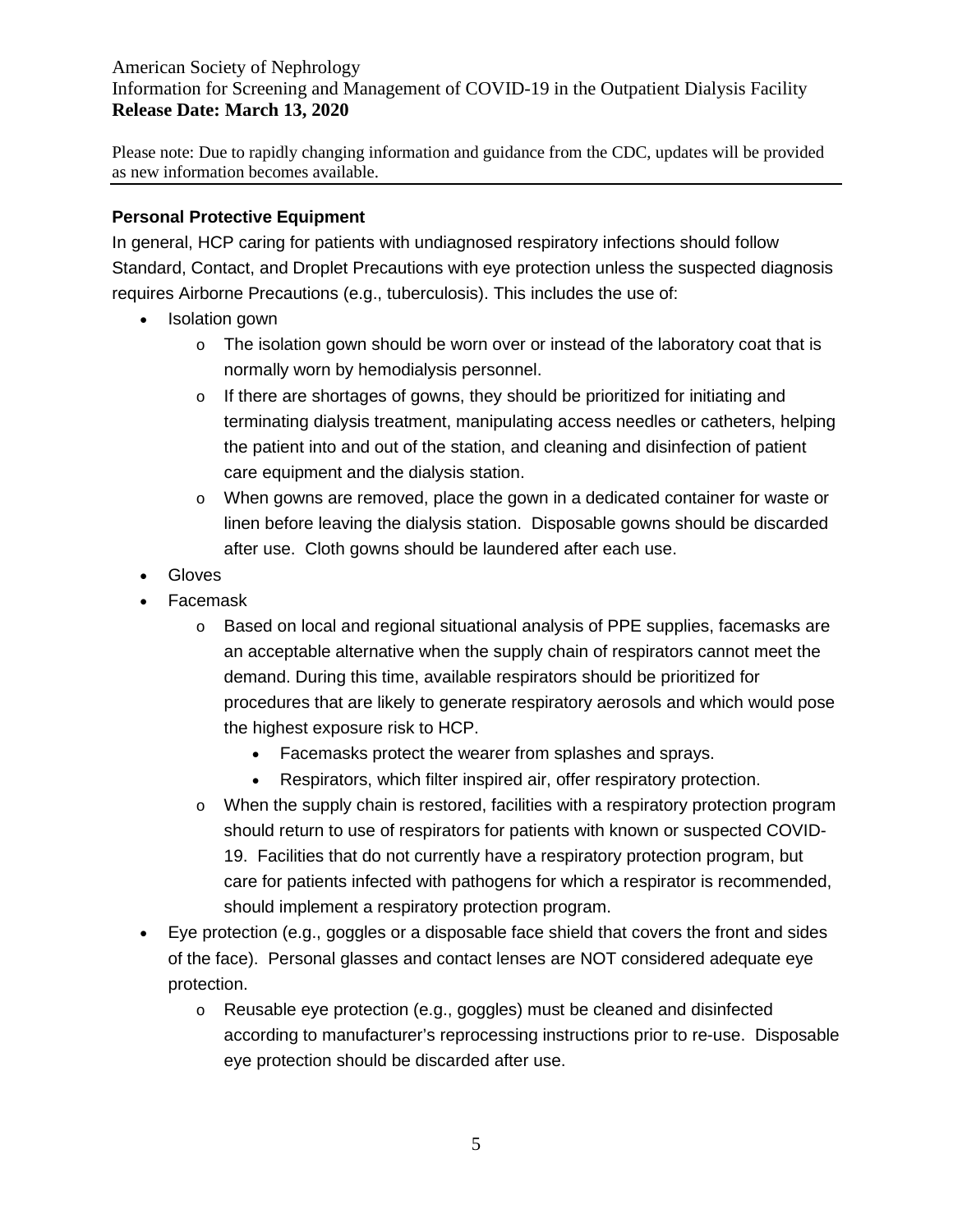Please note: Due to rapidly changing information and guidance from the CDC, updates will be provided as new information becomes available.

# **What do we do when COVID-19 is suspected or confirmed in a patient receiving hemodialysis at the facility?**

- Notify the health department about the patient.
- Follow CDC Guidance:
	- o [Interim Additional Guidance for Infection Prevention and Control](https://www.cdc.gov/coronavirus/2019-ncov/healthcare-facilities/dialysis.html)  [Recommendations for Patients with Suspected or Confirmed COVID-19 in](https://www.cdc.gov/coronavirus/2019-ncov/healthcare-facilities/dialysis.html)  [Outpatient Hemodialysis Facilities](https://www.cdc.gov/coronavirus/2019-ncov/healthcare-facilities/dialysis.html)
	- o [Interim Infection Prevention and Control Recommendations for Patients with](https://www.cdc.gov/coronavirus/2019-ncov/infection-control/control-recommendations.html?CDC_AA_refVal=https%3A%2F%2Fwww.cdc.gov%2Fcoronavirus%2F2019-ncov%2Fhcp%2Finfection-control.html)  [Confirmed Coronavirus Disease 2019 \(COVID-19\) or Persons Under](https://www.cdc.gov/coronavirus/2019-ncov/infection-control/control-recommendations.html?CDC_AA_refVal=https%3A%2F%2Fwww.cdc.gov%2Fcoronavirus%2F2019-ncov%2Fhcp%2Finfection-control.html)  [Investigation for COVID-19 in Healthcare Settings.](https://www.cdc.gov/coronavirus/2019-ncov/infection-control/control-recommendations.html?CDC_AA_refVal=https%3A%2F%2Fwww.cdc.gov%2Fcoronavirus%2F2019-ncov%2Fhcp%2Finfection-control.html)
- Per current CDC guidance, an airborne infection isolation room (AIIR) is not required for the evaluation or care of patients with suspected or confirmed COVID-19. If available, AIIRs should be prioritized for patients who are critically ill or receiving aerosolgenerating procedures. As of March 10, 2020, the CDC recommends use of an N-95 mask, in addition to gown, gloves, and eye protection, for the care of a COVID-19 patient. However, in communities with widespread transmission, this may not be possible. Use of surgical masks for the care of the COVID-19 patient in the dialysis center may be recommended in consultation with public health authorities.

# **Environmental Disinfection**

- Routine cleaning and disinfection are appropriate for COVID-19 in dialysis settings. Any surface, supplies, or equipment (e.g., dialysis machine) located within 6 feet of symptomatic patients should be disinfected or discarded.
- Products with EPA-approved emerging viral pathogens claims are recommended for use against COVID-19. Refer to [List N on the EPA website](https://www.epa.gov/pesticide-registration/list-n-disinfectants-use-against-sars-cov-2) for EPA-registered disinfectants that have qualified under EPA's emerging viral pathogens program from use against SARS-CoV-2.
- Personnel who perform the terminal clean should wear a gown and gloves. A facemask and eye protection should be added if splashes or sprays during cleaning and disinfection activities are anticipated or otherwise required based on the selected cleaning products.